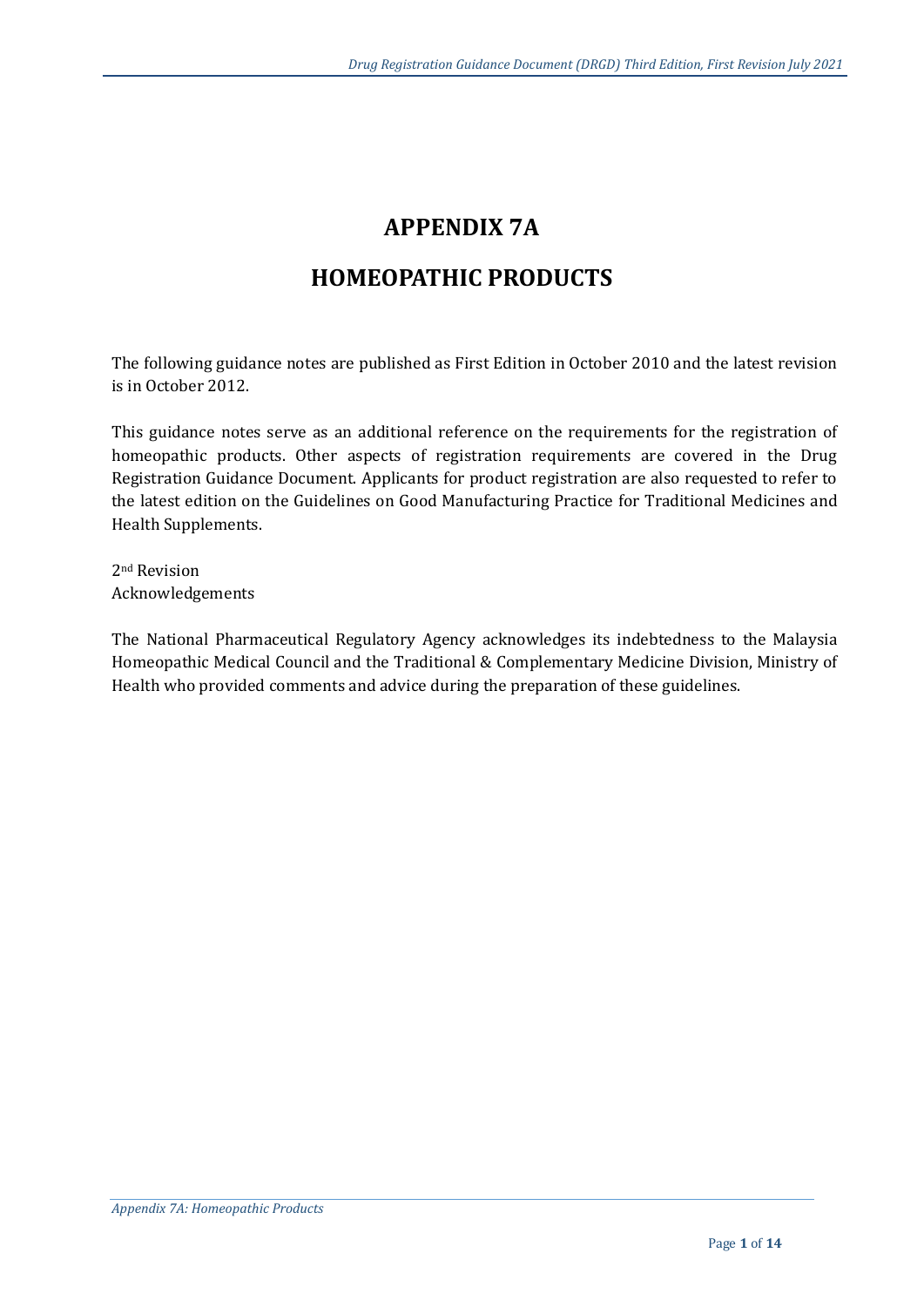#### **Glossary for Homeopathic Products:**

**Active substance:** Active substances are considered to be source materials processed by one or a sequence of homeopathic manufacturing procedures listed in pharmacopoeias in official use and other officially recognized documents (e.g. mother tinctures, dilutions or triturations).

**Diluent:** Substance used for the preparation of a stock/ starting material or the potentisation process and which may also represent the substance of the dosage form. Liquid diluents usually consist of purified water, aqueous solution, glycerol or ethanol of a suitable concentration or for which there is an appropriate monograph. The commonest solid diluent is usually lactose monohydrate.

**Dilution:** Dilution has two meanings in homeopathy:

- For a product, a dilution is a liquid homeopathic preparation which is potentised as described below (see the definition of potentisation). Individual dilutions are also called potencies;
- As a procedure, dilution means the de-concentration process of a liquid or a solid preparation. One part of each stage in the preparation of a homeopathic medicine from its stock or previous dilution (potency) by adding one part of a previous solid or liquid phase to a predetermined weight or volume of the diluent (see Potentisation below). Dilution occurs at all stages of production of the homeopathic medicines whether by addition of solid excipient in trituration or the addition of diluent in the liquid phase and succussion.

**Dosage form:** a dosage form in homeopathy complies with any relevant specifications for that dosage form for which an appropriate characterization exists in a pharmacopoeia in official use, or in other officially recognized documents. The most commonly encountered homeopathic dosage form, *the globule (pillule or pellet)*, is a solid spherule which consists of lactose, sucrose or any other suitable vehicle. Usually, preformed globules are impregnated with a dilution or directly by a mother tincture. The homeopathic dosage form *tablet* is a solid preparation which complies with any relevant characterization in the pharmacopoeia in official use (or in other officially recognized documents) for tablets. Homeopathic medicines in tablet form are either prepared by impregnation of preformed tablets or by compression of triturations with the vehicle. The most commonly used *liquid homeopathic medicines* are either alcoholic solutions or oral liquids.

**Excipient:** Substance needed for manufacturing a dosage form (used after potentisation) such as wheat starch and magnesium stearate for tablets. It may also represent the substance of the dosage form.

**Homeopath:** A qualified provider (practitioner) of homeopathic treatment.

**Homeopathic medicines:** Any medicine prepared in accordance with a homeopathic manufacturing procedure described by a pharmacopoeia in official use or other officially recognized documents. A homeopathic medicine may contain a number of homeopathic preparations.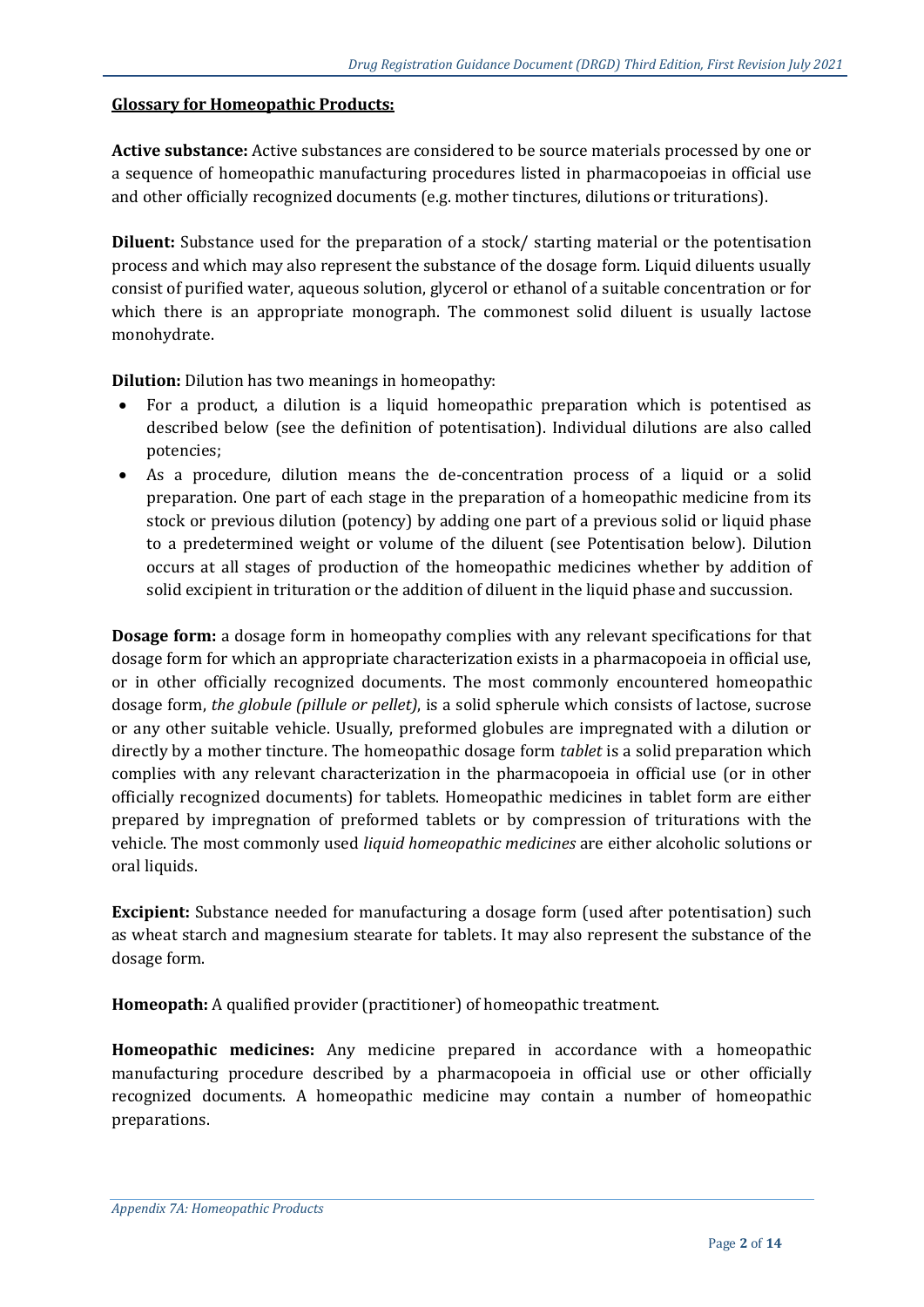**Homeopathy:** Classical homeopathy is a system of medicine using preparations of substances whose effects, when administered to healthy subjects, correspond to the manifestations of the disorder in the individual patients.

**Mother tincture (also called tincture):** The initial homeopathic preparation made from source material that can be further potentised (also called "liquid stock"), sometimes used as homeopathic medicines, is regarded as the most concentrated form of a finished homeopathic medicine. Mother tinctures are obtained classically by maceration or percolation (sometimes also by digestion, infusion, decoction or fermentation) techniques from source materials according to a procedure prescribed by a recognized homeopathic pharmacopoeia. Sometimes a mother tincture corresponds to the first decimal dilution, "1D" or "1X" (10-1), mostly when dry plant material is used as starting material.

**Nosodes:** Homeopathic medicines prepared from disease products from humans or animals; from pathogenic organisms or their metabolic products; or from decomposition products of animal organs.

**Potency:** The denominated degree of serial trituration or dilution and succession that is reached for each homeopathic medicine. The degrees of dilution or potencies are normally indicated by the letters D, DH or X for successive 1 to 10 (decimal) dilutions, the letters C, CH or K or CK for successive 1 to 100 (centesimal) dilutions while Q or LM denote successive 1 to 50 000 (Hahnemannian quinquagintamillesimal) dilutions. Dilution by 1 to 10 denotes 1 part processed with 9 parts of diluent (Hahnemannian decimal), dilution by 1 to 100, 1 part processed with 99 parts (Hahnemannian or Korsakovian centesimal), and so on. The number preceding the letters (e.g. D, C or LM) normally indicates the number of dilution steps employed (Table 1).

As a consequence of different views in various approaches in homeotherapy and because the notion of these terms may depend on the nature of the starting materials, the terms "high potency" and "low potency" cannot be defined unambiguously.

**Potentisation** (also called dinamization)**:** The combined process of serial dilution and succussion or trituration at each step in the manufacture of homeopathic medicines from stocks. (According to the tenet of homeopathy, potentisation represents the process by which the activity of a homeopathic medicine is developed.)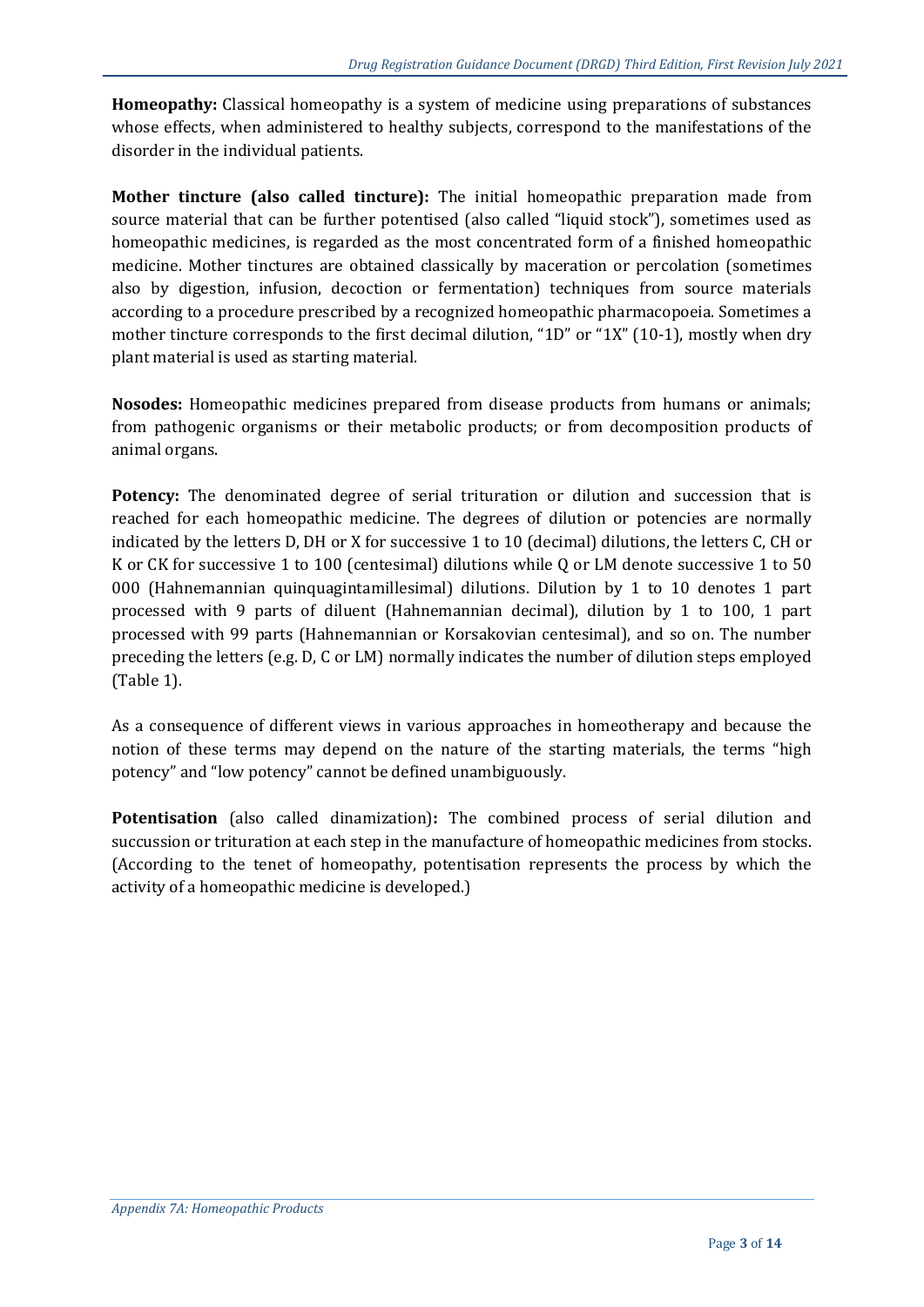| <b>Dilution ratio</b> | Common designation(s) | <b>Examples</b>                                                             |
|-----------------------|-----------------------|-----------------------------------------------------------------------------|
| 1:10a                 | X                     | 1X, 2X, 3X, etc.                                                            |
| 1:10a                 | D                     | D1, D2, D3, etc.                                                            |
| 1:10a                 | DH                    | DH1, DH2, DH3, etc.                                                         |
| 1:100 <sup>b</sup>    | $\mathsf C$           | 1C, 2C, 3C, etc.<br>C <sub>1</sub> , C <sub>2</sub> , C <sub>3</sub> , etc. |
| 1:100 <sup>b</sup>    | <b>CH</b>             | 1CH, 2CH, 3CH, etc.<br>CH1, CH2, CH3, etc.                                  |
| 1:100 <sup>b</sup>    | CK                    | 1CK, 2CK, 3CK, etc.<br>CK1, CK2, CK3, etc.                                  |
| 1:100 <sup>b</sup>    | $\bf K$               | 1K, 2K, 3K, etc.<br>K1, K2, K3, etc.                                        |
| 1:50000a              | LM                    | 1LM, 2LM, 3LM, etc.                                                         |
| 1:50 000 <sup>a</sup> | Q                     | Q1, Q2, Q3, etc.                                                            |

#### **Table I: Potency table**

<sup>a</sup>For 1:10 and 1:50 000 dilution ratios only the Hahnemannian method of manufacture (multiflask method) is used.

**bFor 1:100 dilution ratios a C potency is assumed to use the Hahnemannian method of** manufacture (multi-flask method) and can also be denoted as CH. When the Korsakovian method of manufacture (single-flask method) is used, the potency is designated as CK or K.

**Sarcodes:** Homeopathic medicines made from healthy animal tissues or secretions. In Greek, sarcode means fleshly.

**Source material (raw material, starting material, mother substance):** Source material is the original raw material used for the production of homeopathic medicines. This material is obtained from natural sources, e.g. of botanical, zoological, microbiological, mineral, chemical, animal and human origin, or synthetic procedures. Source materials may undergo preliminary treatment in order to be further processed.

**Stock:** Substances or preparations made from the source materials (e.g. by maceration, succussion or trituration) used as starting points for the production of homeopathic medicines.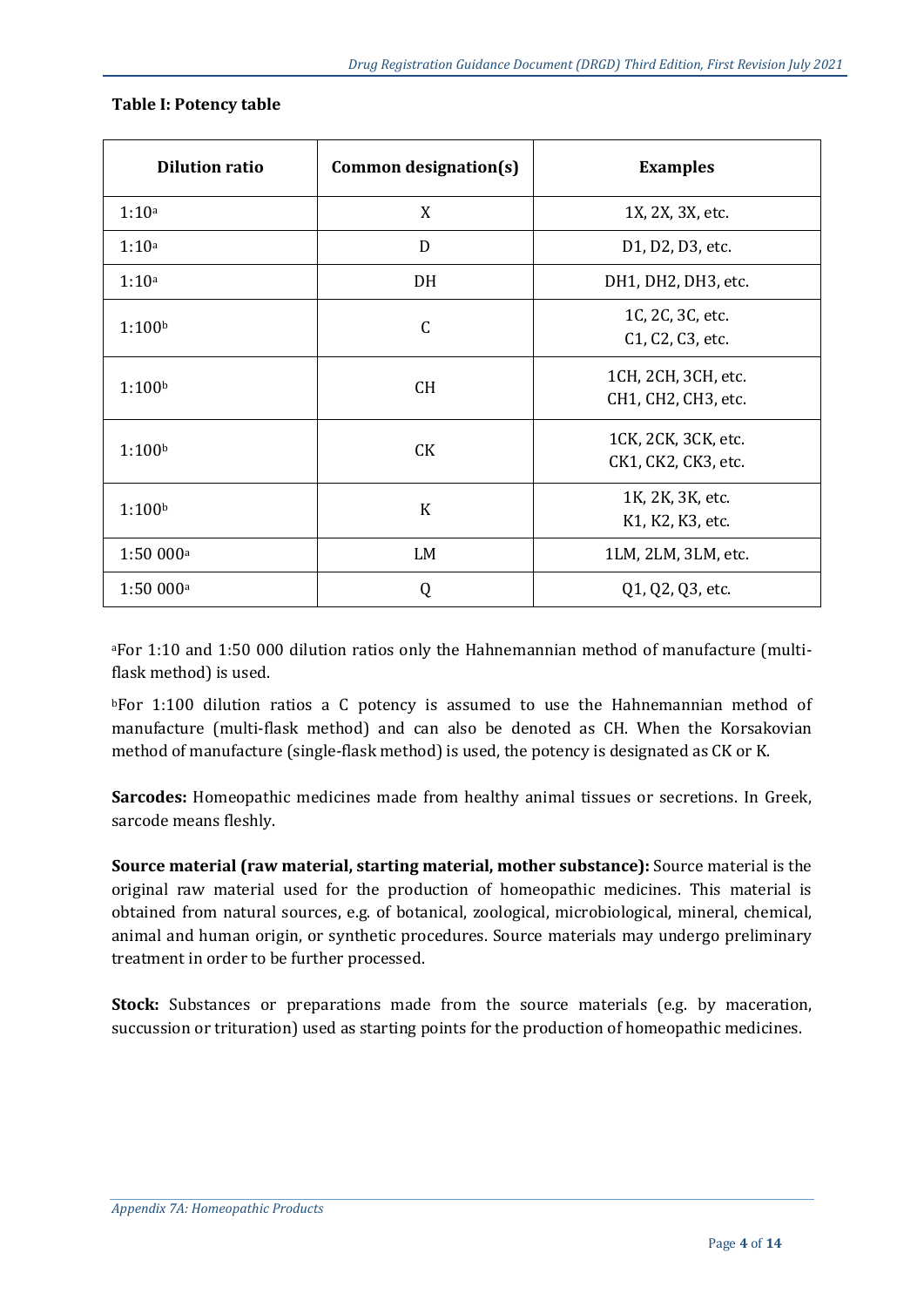#### **Outline:**

- 1. Introduction
- 2. Exemptions
- 3. Preparations not considered by the Authority for registration
- 4. Ingredients
- 5. Quality
- 6. Good Manufacturing Practice
- 7. Labelling
- 8. Indications for use

#### Attachments:

- Attachment 1: List of Exempted Single Homeopathic Potentised Dilutions
- Attachment 2: Negative List
- Attachment 3: List of Acceptable References
- Attachment 4: List of Endangered Animal Species/ Protected Wildlife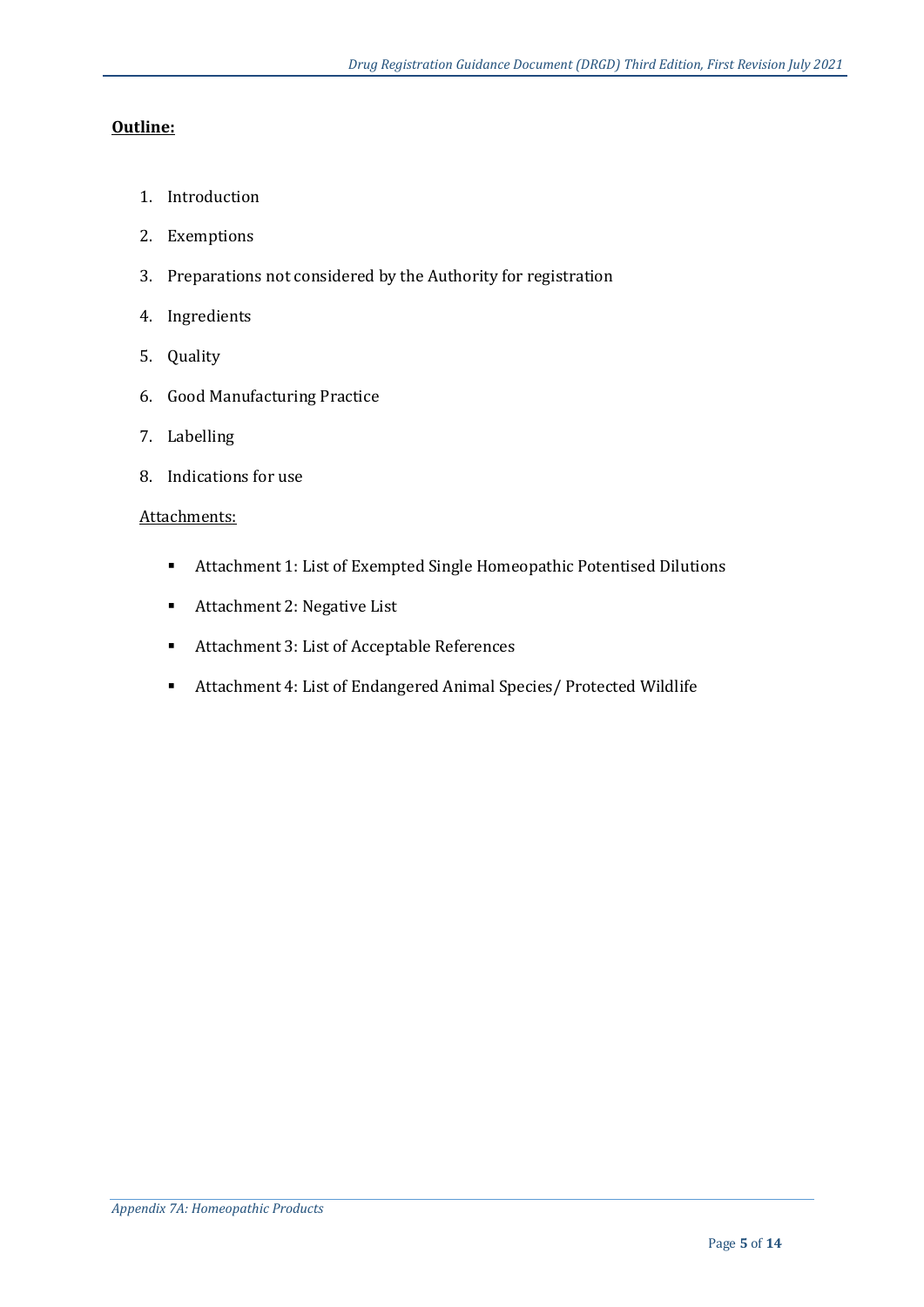# **1. INTRODUCTION**

*Regulation 7(1)(a) of the Control of Drugs and Cosmetics Regulations (CDCR) 1984* requires all products to be registered with the Authority prior to being manufactured, sold, supplied, imported or possessed for sale, unless the product is exempted under the specific provisions of the regulations.

Under Regulation 2, CDCR 1984, "**Homeopathic medicine**" means any pharmaceutical dosage form used in the homeopathic therapeutic in which diseases are treated by the use of minute amounts of such substances which are capable of producing in healthy persons symptoms similar to those of the disease being treated. This would include preparations that are to be chewed, sucked, swallowed whole and applied topically.

Applicants are reminded that it is their responsibility to ensure that their products comply with these regulations and also other related legislations namely:

- (i) Sale of Drugs Act 1952
- (ii) Dangerous Drugs Act 1952
- (iii) Poisons Act 1952
- (iv) Medicines (Advertisement & Sale) Act 1956
- (v) Protection of Wildlife Act, 1972

#### **2. EXEMPTION**

All homeopathic products are registrable under the *Control of Drugs and Cosmetics Regulations 1984*. Exemption to this are:

- i) single homeopathic potentised dilution;
- ii) extemporaneous preparation for an individual patient by a registered/ licensed homeopathic practitioner;
- iii) All Mother Tinctures;
- iv) Unmedicated sugar globules and tablets.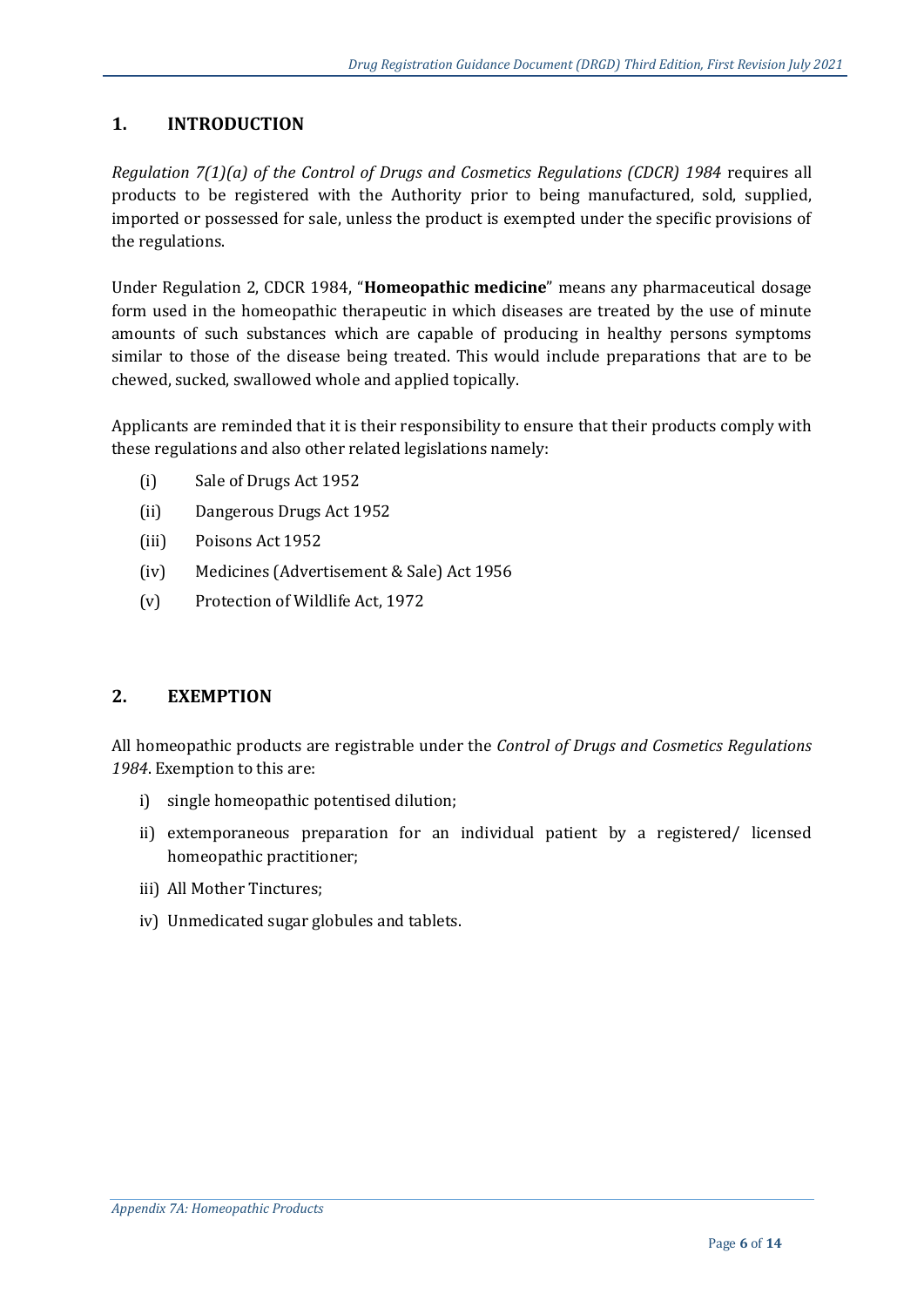# **3. PREPARATION NOT CONSIDERED BY THE AUTHORITY FOR REGISTRATION**

The Authority will only register homeopathic products used for oral administration, nasal or mouth sprays and external application only. The following dosage forms will not be considered for registration.

- Sterile preparations such as eye-drops and injectables;
- Suppositories and vaginal tablets;
- Transdermal patch;
- Sublingual preparations;
- Preparation in combination with non-homeopathic active ingredient, such as vitamins, minerals and herbs.
- Preparations containing substance listed in the Poison List (except **Attachment 1**).

# **4. INGREDIENTS**

Homeopathic products are prepared from natural or synthetic sources that are referenced in pharmacopoeia monographs or other recognized documents. Not considering imponderable, the source materials for homeopathic medicines may consist of the following:

- Plant material such as: roots, stems, leaves, flowers, bark, pollen, lichen, moss, ferns and algae;
- Microorganisms such as: fungi, and plant parasites;
- Animal materials such as: whole animals, animal organs, tissues, secretions;
- Minerals and chemicals.

For each medicinal ingredient, a copy of the monograph from the pharmacopoeia to which the applicant attests must be provided. Also for homeopathic medicines with a specific claim, it must be supported by the same level of evidence as for traditional products.

Products containing a combination of homeopathic and non-homeopathic medicinal ingredient will not be evaluated as a homeopathic product.

#### **4.1 POSITIVE LIST**

Homeopathic medicinal ingredients are allowed as multi ingredient in homeopathic products and the active ingredient must be documented in a monograph as a homeopathic medicinal ingredient as stated in the current edition of Homeopathic Pharmacopoeias recognized by the Authority listed in **Attachment 3**.

Homeopathic products are allowed to be registered when the homeopathic medicinal ingredients used in their products are more than 2C or 4X.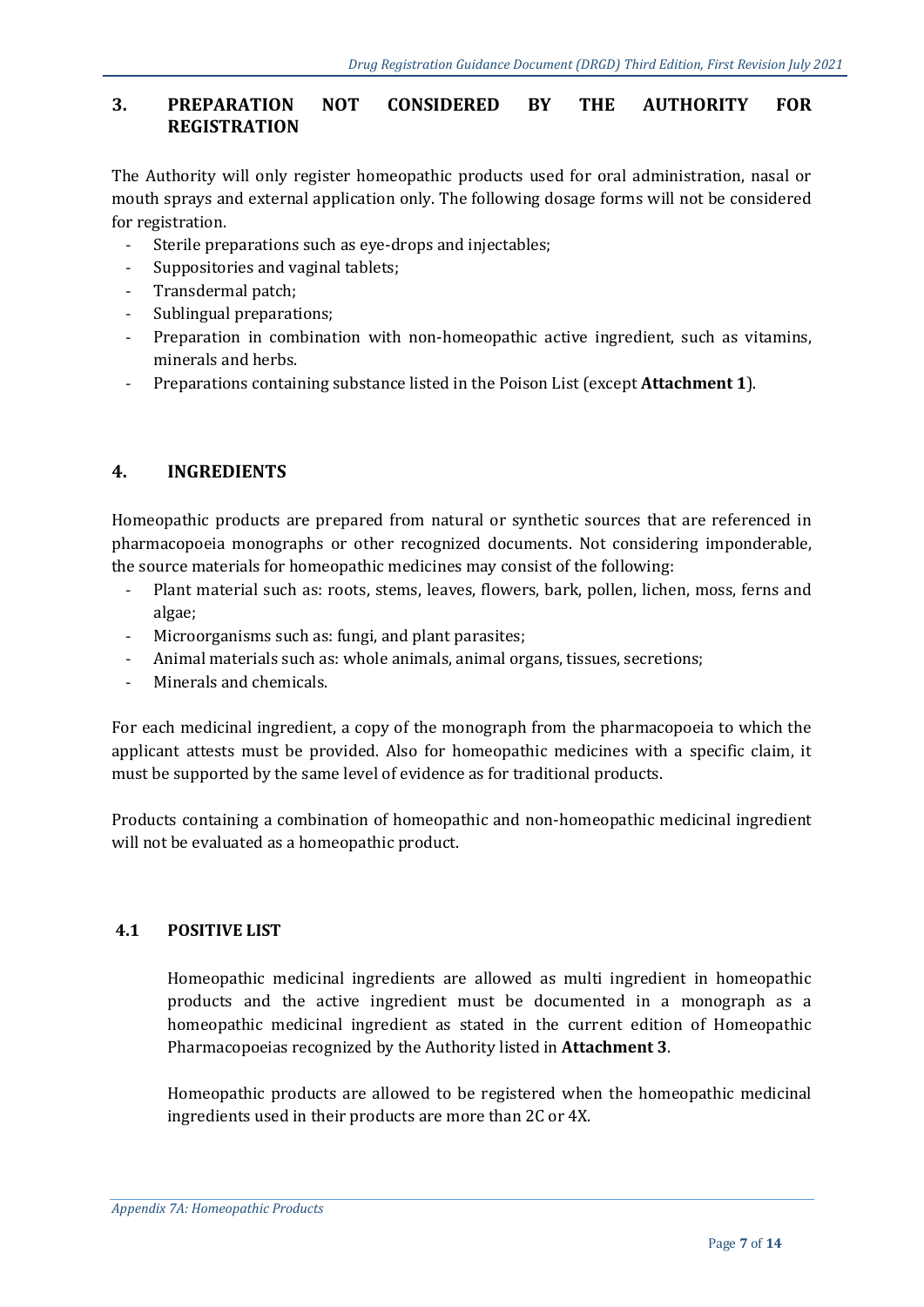#### **4.2 NEGATIVE LIST**

Homeopathic products containing single or multiple ingredients in **Attachment 2** and **Attachment 4** will not be registered by the Authority.

#### **4.3 LIMIT OF HOMEOPATHIC INGREDIENTS IN MULTI INGREDIENT HOMEOPATHIC PRODUCTS**

Homeopathic Products are allowed to contain a maximum of 12 potentised single homeopathic dilutions.

# **5. QUALITY**

A certificate of analysis (CoA) for raw material potentised dilution and finished product must be provided as proof on the dilution used.

#### **6. GOOD MANUFACTURING PRACTICE**

The requirements for Good Manufacturing Practice of the premises as outlined in the Guidelines on Good Manufacturing Practice for Traditional Medicines and Health Supplements apply to all homeopathic products.

#### **7. LABELLING**

The labelling of homeopathic products is the same as for traditional products in DRGD with the following additional requirements:

On the label of this homeopathic product:

- a) The word 'homeopathic product', 'homeopathic medicine', 'homeopathic preparation', 'homeopathic remedy' (either one) - must appear on the innermost label of the container.
- b) The scientific name or common name of the active ingredient.
- c) Potency and type of scale use.
- d) Declare the percentage of alcohol contained in the product.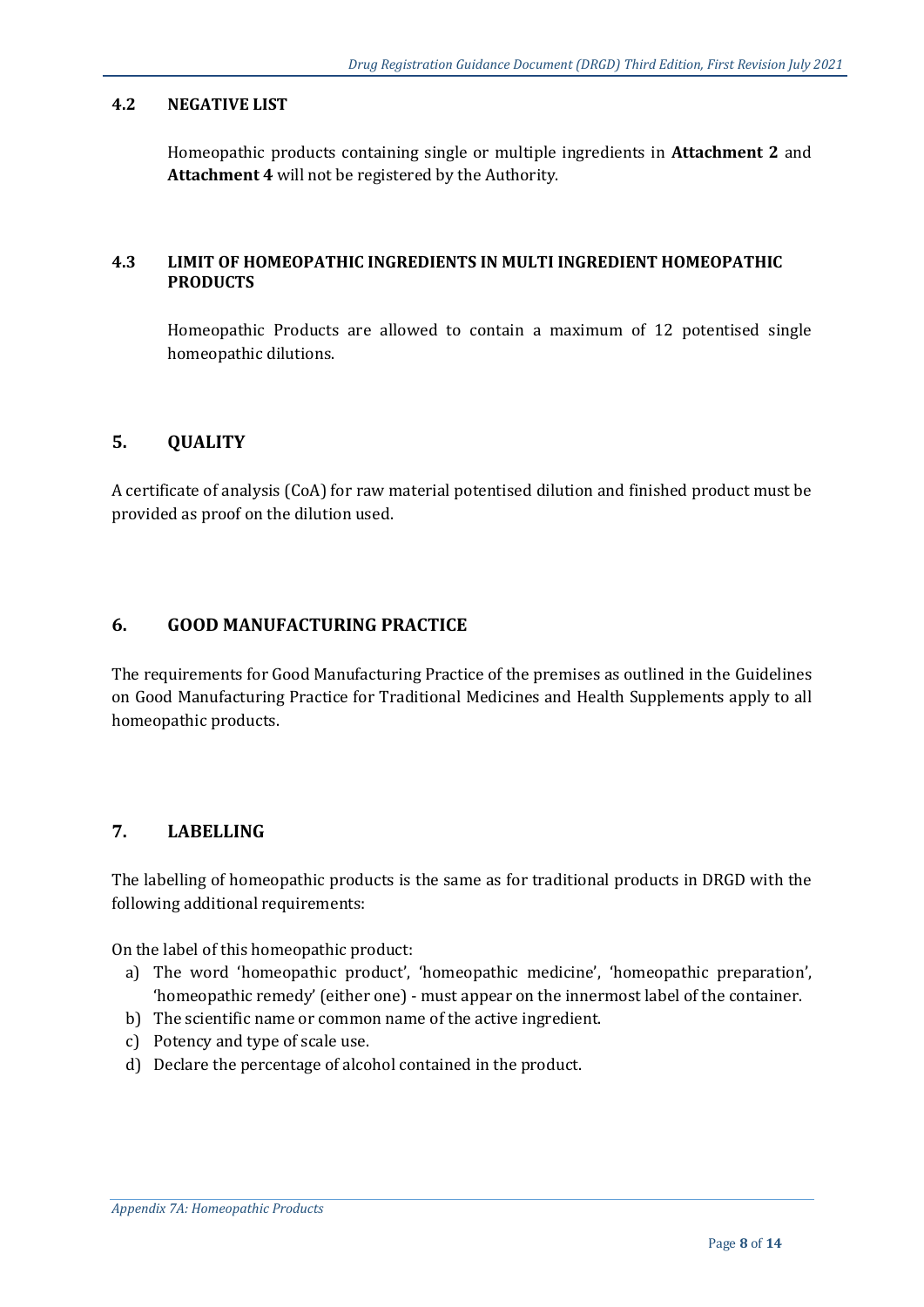# **8. INDICATIONS FOR USE**

Indications allowed for homeopathic product is the same as those allowed for traditional products in the DRGD.

Recommended use or indications for specific claims must be supported by evidence for the multi ingredient homeopathic products.

No indication will be allowed for single homeopathic potentised dilution in the form of raw material and finished homeopathic product. No indications are also allowed for mother tinctures.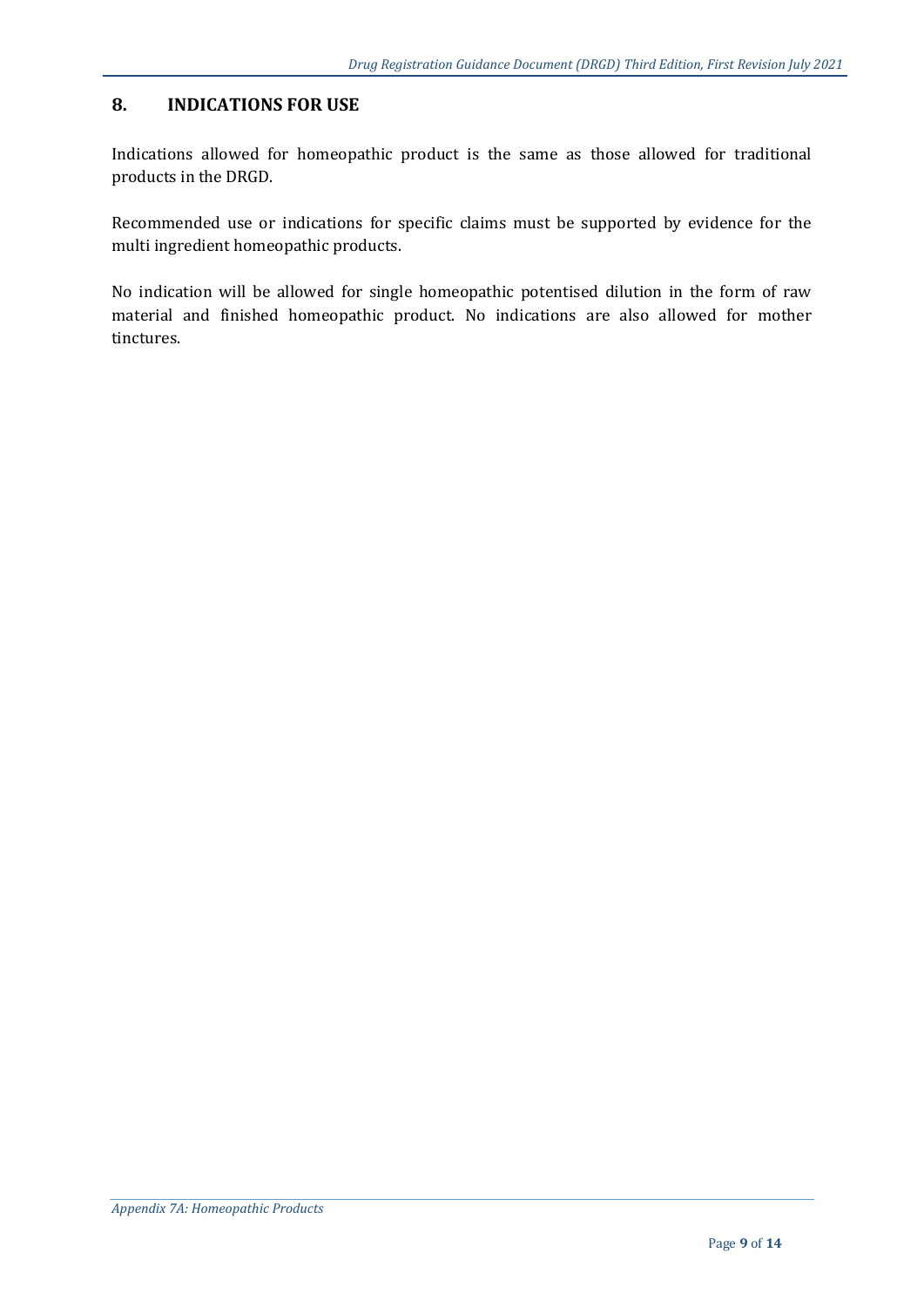# **ATTACHMENTS**

# **Attachment 1:**

**List of "Single Homeopathic Potentised Dilution (2C or 4X or 1:10000)" exempted from the Poisons List.** 

| No. | Ingredient              |
|-----|-------------------------|
| 1.  | <b>Aconite</b>          |
| 2.  | Amyl nitrite            |
| 3.  | Antimony                |
| 4.  | Apomorphine             |
| 5.  | Arsenic                 |
| 6.  | <b>Barium</b>           |
| 7.  | <b>Belladonna</b>       |
| 8.  | <b>Bismuth</b>          |
| 9.  | <b>Boric Acid</b>       |
| 10. | <b>Caffeine</b>         |
| 11. | Cantharidin             |
| 12. | Colchinine              |
| 13. | Coniine                 |
| 14. | Creosote                |
| 15. | <b>Curare</b>           |
| 16. | <b>Digitalis</b>        |
| 17. | Ephedra                 |
| 18. | <b>Ergot</b>            |
| 19. | Gelsemium               |
| 20. | <b>Hydrogen Cyanide</b> |
| 21. | Hyoscine                |
| 22. | Iodine                  |
| 23. | Jaborandi               |
| 24. | <b>Lead Acetate</b>     |
| 25. | Lobelia Inflata         |
| 26. | <b>Mercury</b>          |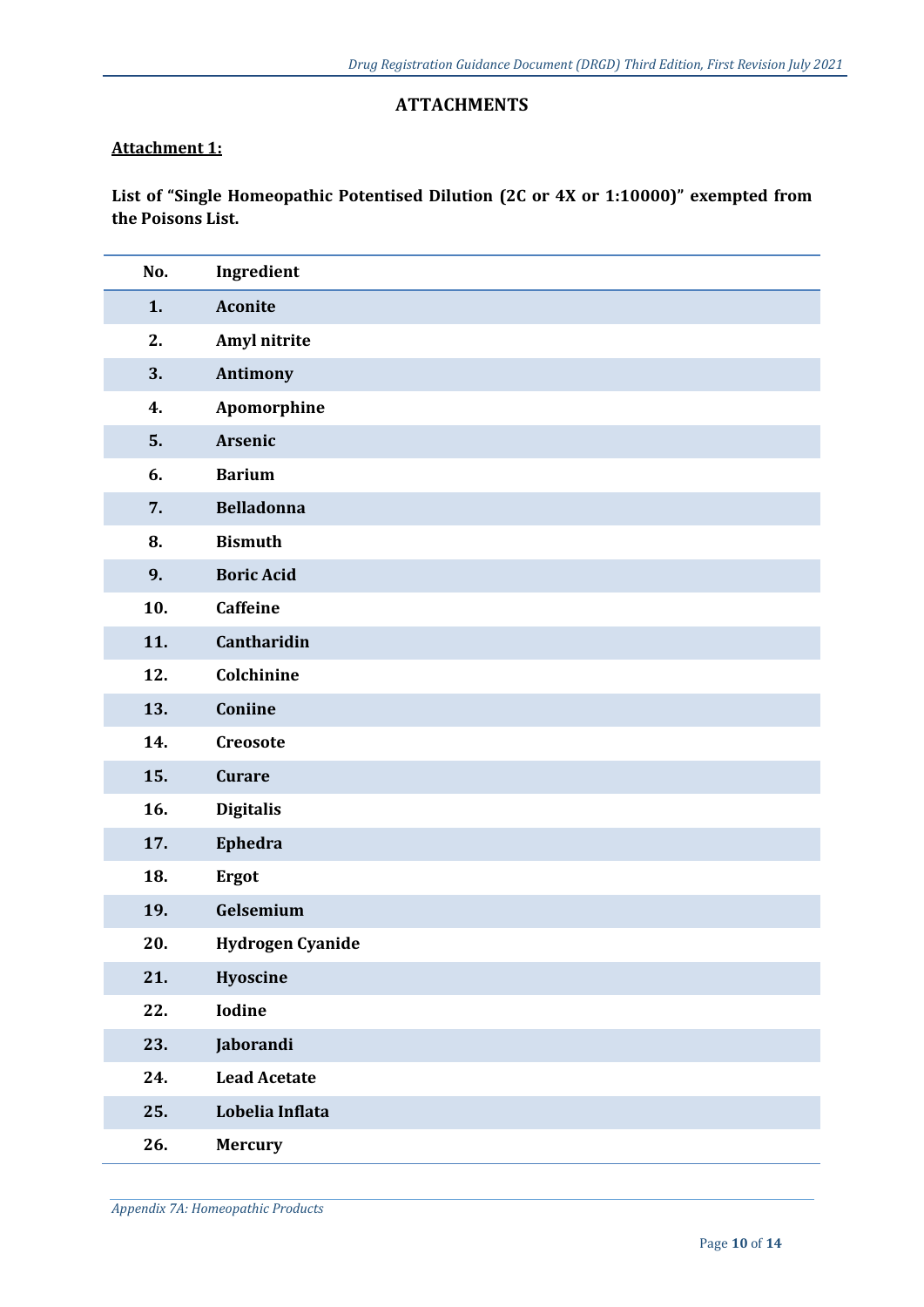| No. | Ingredient                    |
|-----|-------------------------------|
| 27. | <b>Morphine</b>               |
| 28. | <b>Nicotine</b>               |
| 29. | <b>Nux Vomica</b>             |
| 30. | Phosphorus                    |
| 31. | Physostigmine                 |
| 32. | <b>Picric Acid</b>            |
| 33. | Piper Methysticum (Kava-kava) |
| 34. | Quebracho                     |
| 35. | Quinine                       |
| 36. | Radium                        |
| 37. | <b>Rauwolfia</b>              |
| 38. | <b>Sabadilla</b>              |
| 39. | <b>Santonin</b>               |
| 40. | <b>Sparteine</b>              |
| 41. | <b>Stavesacre</b>             |
| 42. | <b>Strophanthus</b>           |
| 43. | <b>Thallium</b>               |
| 44. | <b>Veratrum</b>               |
| 45. | <b>Vinca</b>                  |
| 46. | Yohimba                       |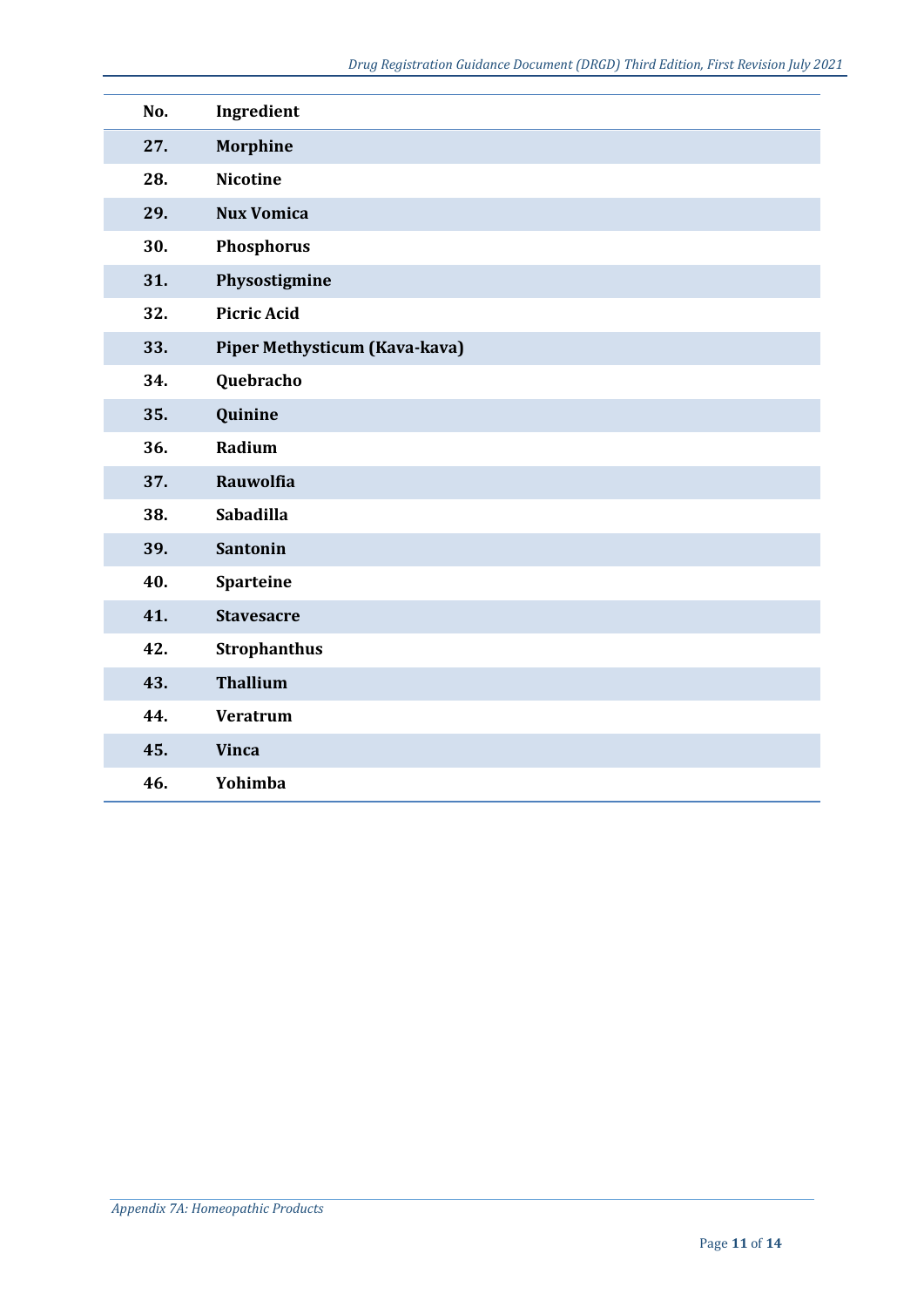# **Attachment 2:**

# **Negative List**

| NO. | <b>SUBSTANCES</b>                                                       |
|-----|-------------------------------------------------------------------------|
| 1.  | <b>Mother tincture of Narcotics</b>                                     |
|     | <b>Homeopathic Products</b>                                             |
|     | Cannabis                                                                |
|     | Cocainum                                                                |
|     | Cocainum muriaticum                                                     |
|     | Coca leaves                                                             |
|     | Narceinum                                                               |
|     | Opium                                                                   |
| 2.  | <b>Mother tincture of Radiopharmaceuticals</b>                          |
|     | Uranium                                                                 |
|     | X-ray                                                                   |
| 3.  | Mother tincture of Animal materials: Nosodes, toxins and blood products |
| 4.  | Mother tincture of human or human organ                                 |
| 5.  | <b>Mother tincture of Bacteria</b>                                      |
| 6.  | <b>Mother tincture of Viruses</b>                                       |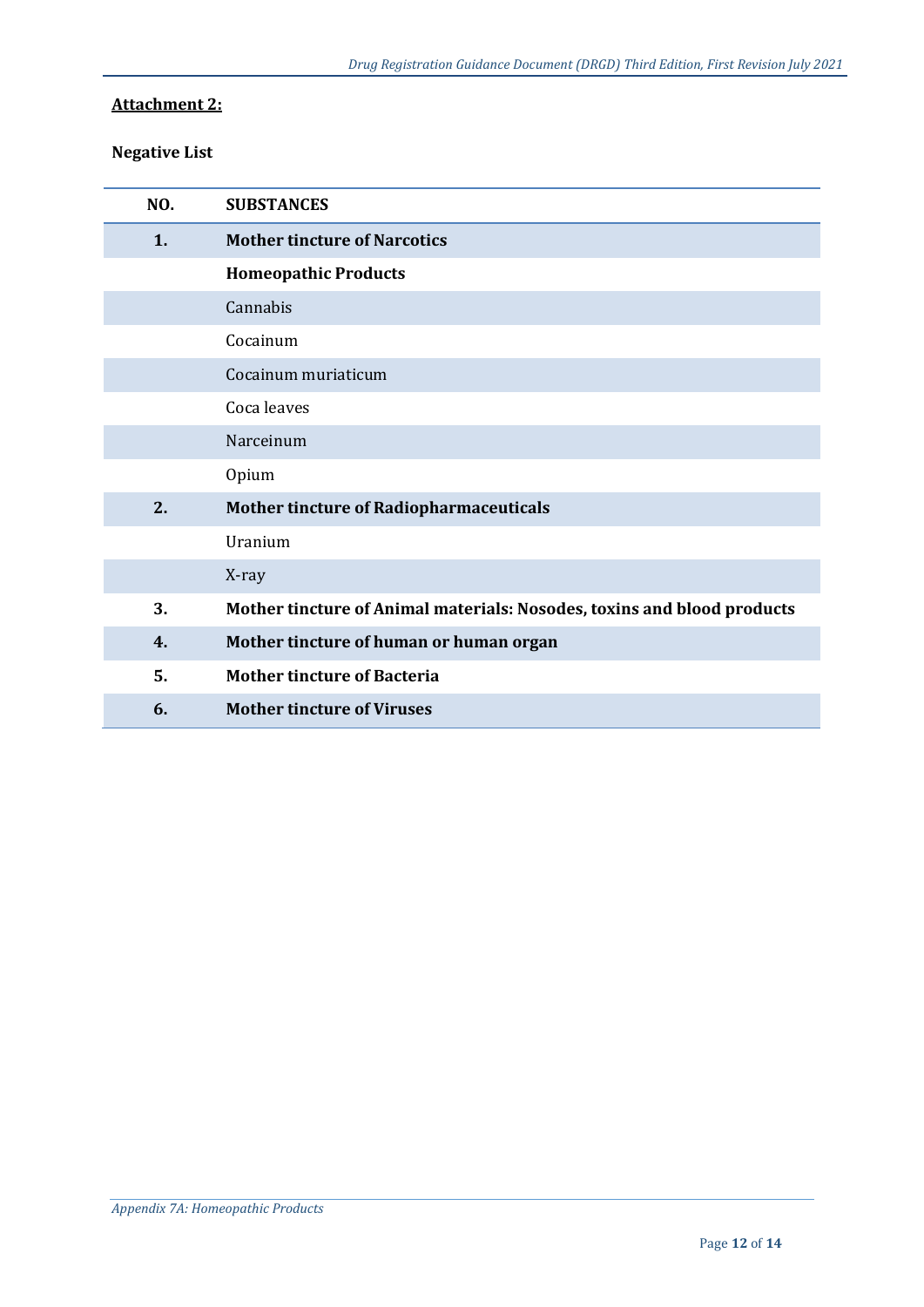# **Attachment 3:**

**Homeopathic Pharmacopoeia from the Following Countries Will Be Accepted as References**

| NO. | <b>COUNTRIES</b>       |
|-----|------------------------|
| 1.  | <b>Germany (GHP)</b>   |
| 2.  | <b>Britain</b>         |
| 3.  | <b>France (Phf)</b>    |
| 4.  | <b>USA (HPUS)</b>      |
| 5.  | Pakistan               |
| 6.  | India (HPI)            |
| 7.  | European Pharmacopoeia |

# **Attachment 4:**

#### **List of Endangered Animal Species/ Protected Wildlife**

As listed in the Protection of Wildlife Act, 1972

# *Notes:*

*These lists are not exhaustive and will be amended from time to time as and when the need arises*